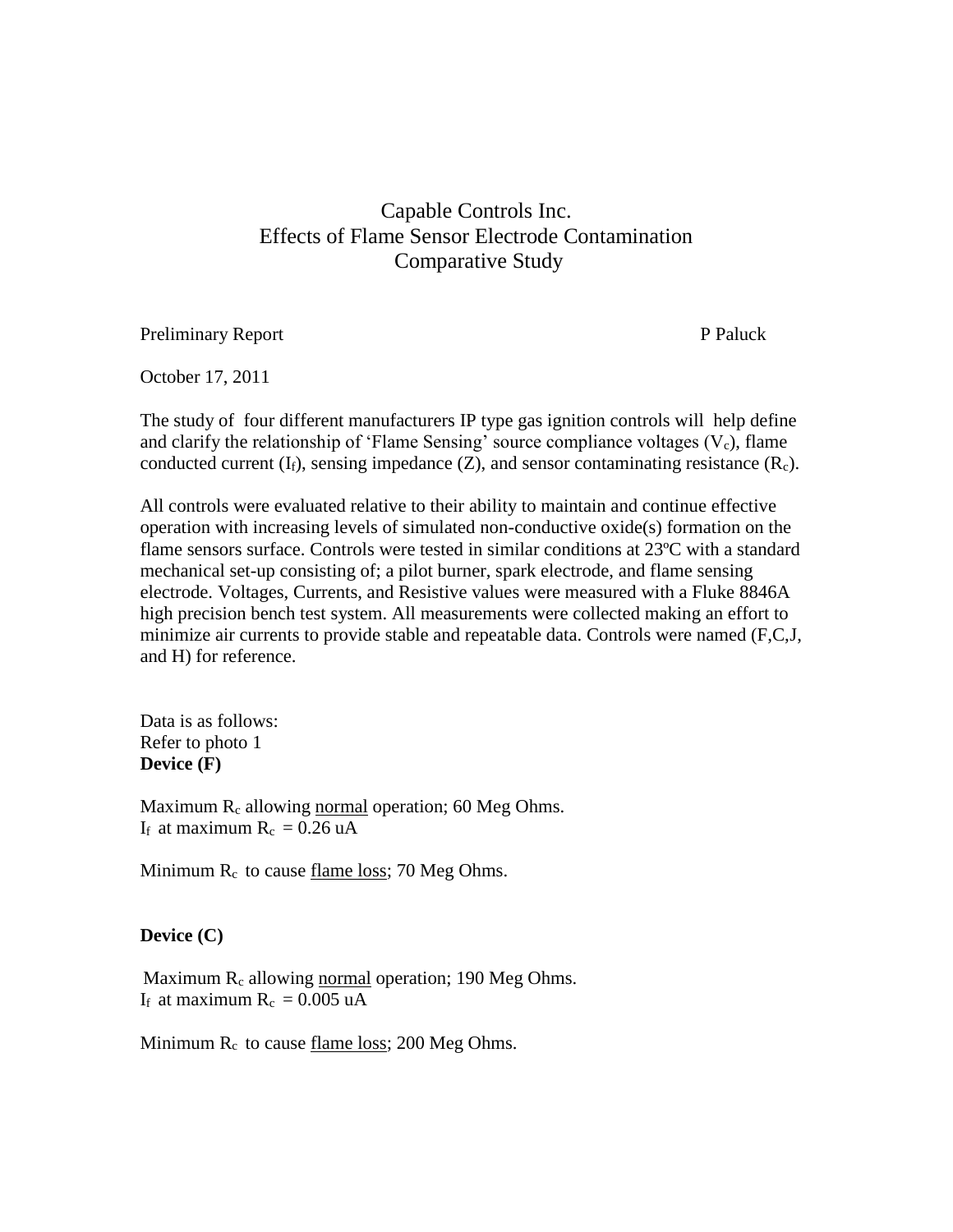## **Device (J)**

Maximum  $R_c$  allowing normal operation; 50 Meg Ohms. If at maximum  $R_c = 0.048$  uA

Minimum  $R_c$  to cause flame loss; 60 Meg Ohms.

## **Device (H)**

Maximum  $R_c$  allowing normal operation; 2.4 Meg Ohms. If at maximum  $R_c = 0.14$  uA

Minimum  $R_c$  to cause <u>flame loss</u>; 5.0 Meg Ohms.

The contaminating component consisted of a resistance inserted between the controls 'sense' input and the 'electrode flame sensor' this, effectively takes the place of a nonconductive coating deposited over the surface of the sensor electrode.

Listing the various controls in order of their ability to continue to operate properly with increasing levels of sensor contamination. We find: Left to Right, Left, greatest capability.

| (C)     | (F)    | $(\mathrm{J})$ | (H)               |                 |
|---------|--------|----------------|-------------------|-----------------|
| 190 Meg | 60 Meg | 50 Meg         | $< 5 \text{ Meg}$ |                 |
|         |        |                |                   | Flame<br>Sensor |



**STATISTICS**